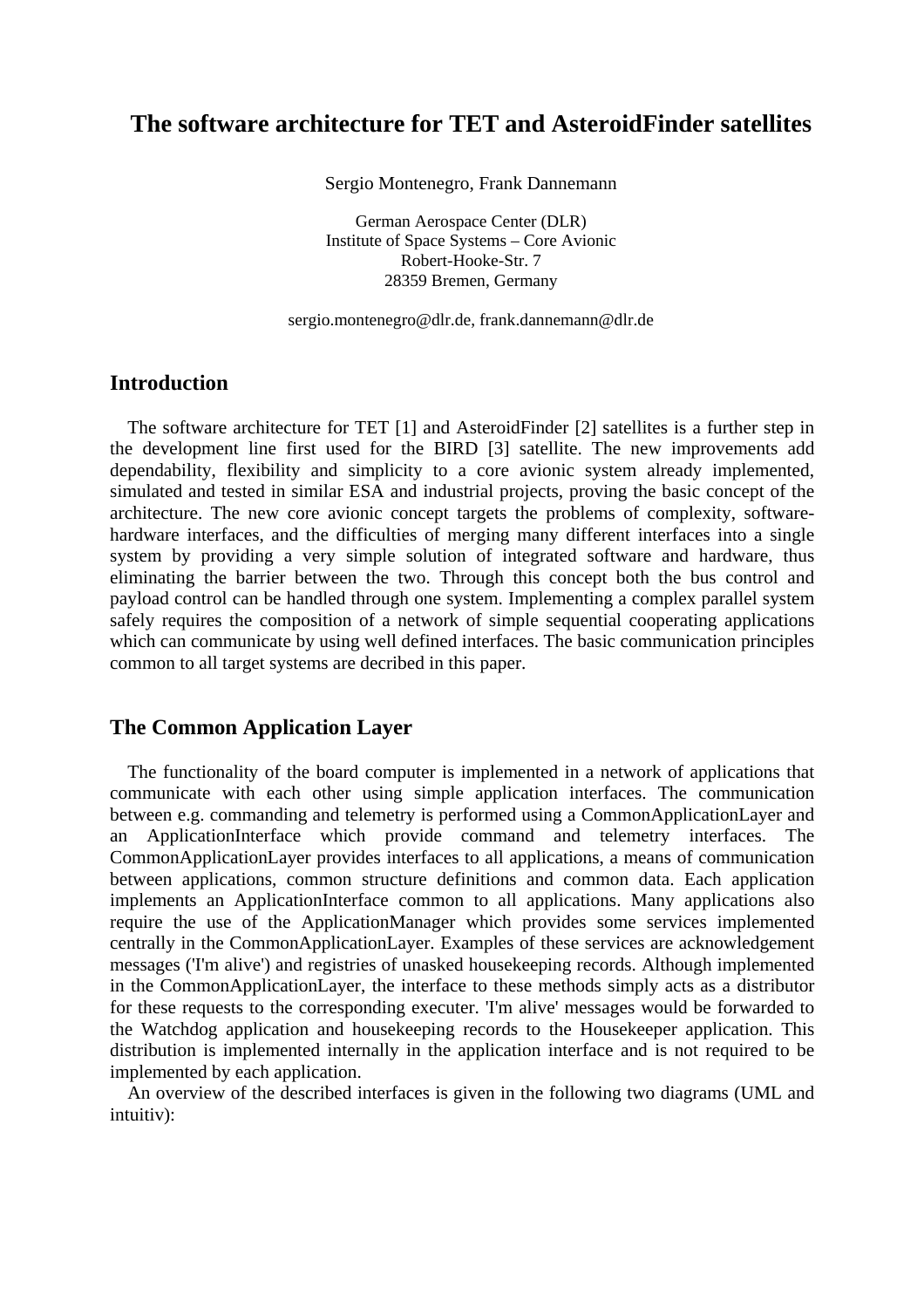

**Abbildung 1 Communication Interfaces (UML Notation)** 



**Abbildung 2 Communication Interfaces (intuitive)** 

### **Communication Interfaces**

Each application implements an application interface which is common for all applications. It has two sides. One is the ApplicationInterface which is provided by each application: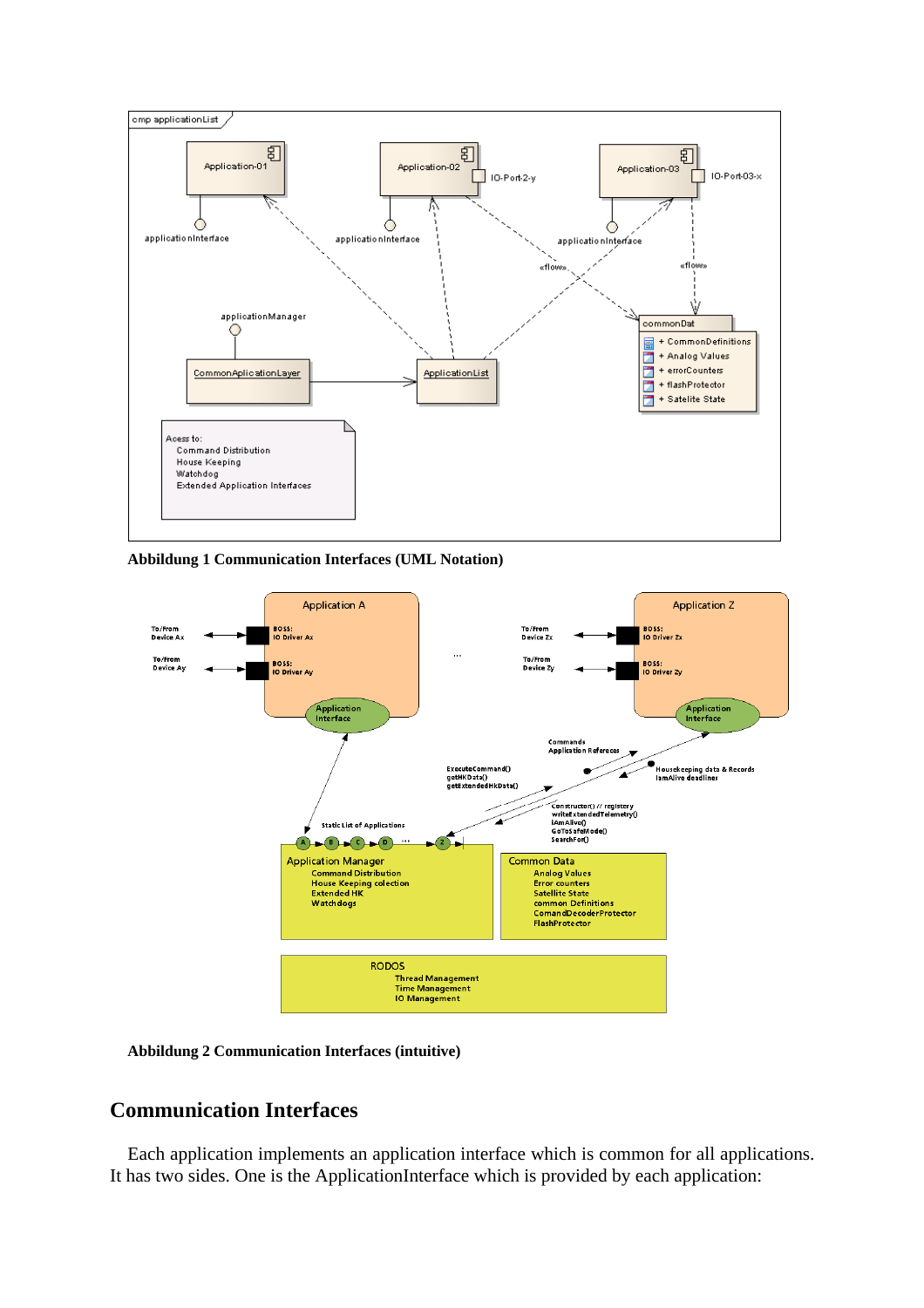```
class ApplicationInterface : public Application { 
   Semaphore protector; 
public: 
  ApplicationInterface(char *name, long id): Application(name, id) \{\} virtual ~ApplicationInterface() { ERROR("ApplicationInterface deleted"); } 
   /** Methods to be implemented by each application ***/ 
  virtual bool executeCommand(Command &cmd) = 0; ///< returns true if execution ok
  virtual bool getHkData(unsigned char* buff) = 0; ///< returns current true if done
  virtual bool getExtendedHkData(int apid, HouseKeepingEntry& extendedHk) = 0;
};
```
And additionaly the ApplicationManager which is used (required) by many applications:

```
class ApplicationManager { 
public: 
             void iAmAliveUntil(TTime until); 
            void writeExtendTelemetry(HouseKeepingEntry& extendedHk); 
             void goToSafeMode(); 
            void executeRelayCommand(unsigned char relayCmd); 
            ApplicationInterface* searchFor(long id); 
\} ;
```
The ApplicationManager is provided by the CommonApplicationLayer to access standard services provided by central applications like the housekeeper, the commander, the watchdog, etc.

The ApplicationManager provides methods to accept commands, deliver standard housekeeping and extended housekeeping.

The ApplicationManager provides some methods which are implemented centrally in the CommonApplicationLayer. These methods are, for example, 'I'm alive until' messages and a registry of unasked housekeeping records. Although the interface to these methods is implemented in the CommonApplicationLayer, it just distributes the request to the corresponding executer as, for example, 'I'm alive until' messages go to the watchdog and unasked house keeping records go to the housekeeper. This distribution, however, is internally implemented in the ApplicationInterface and does not have to be implemented by each application.

#### **Application Discovery and Forwarding of Calls**

To identify an application each has to have a numeric identifier called the application ID (APID). This list of APIDs is placed in a common header file and can be used by all applications on the space craft and in the ground station for the telecommanding and housekeeping systems. When defining an application the corresponding number has to be passed to the constructor of the application interface. This ID will be used by the application discovery protocol in order to locate applications, to distribute commands, and to collect housekeeping data.

Like described above, the standard ApplicationInterface has to be implemented and provided by all applications. This interface is used to propagate commands and to collect housekeeping data. Each application shall create an object of this class. This object will be the